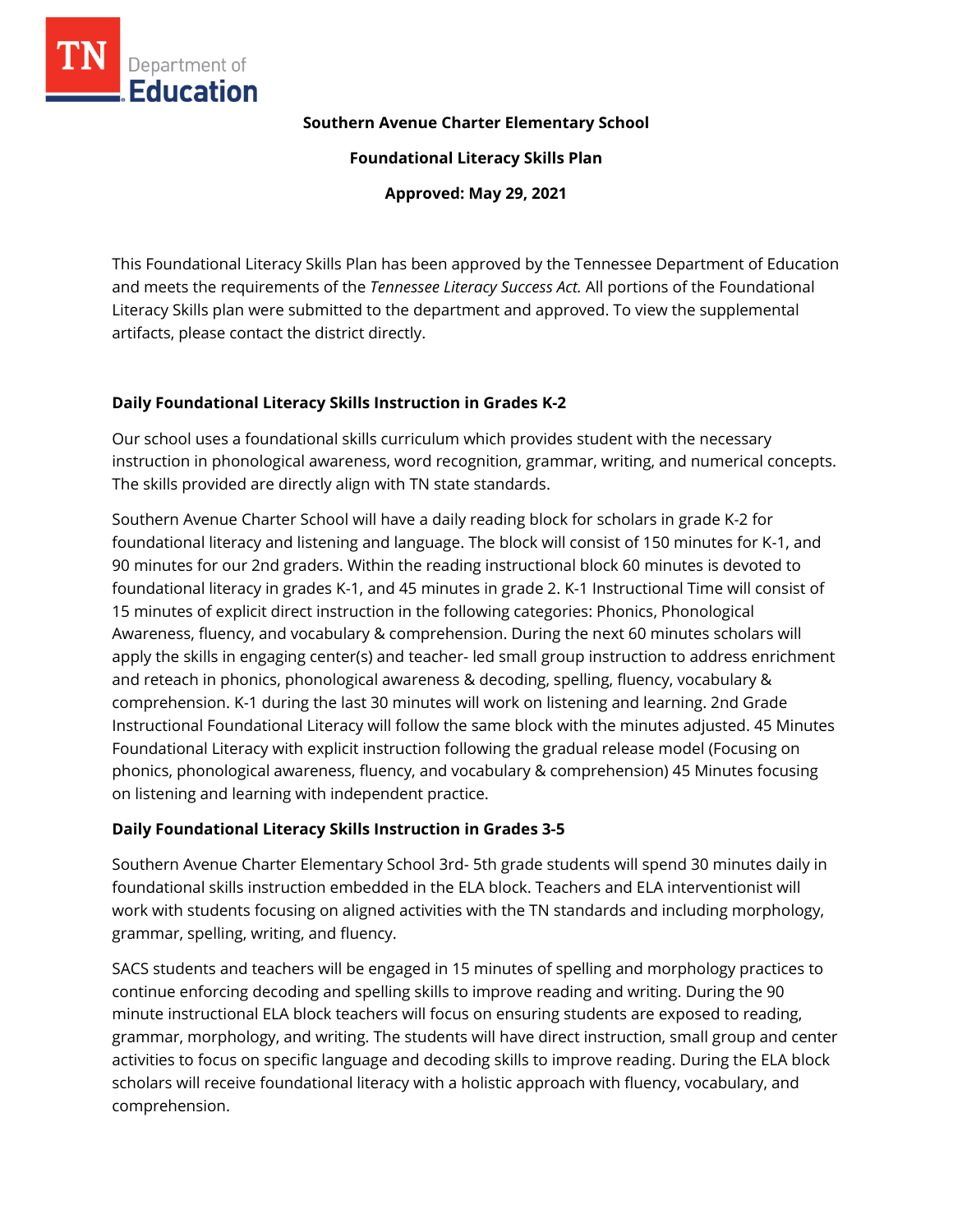Department of Education

## **Approved Instructional Materials for Grades K-2**

Houghton Mifflin Harcourt - K-2, 4-5 Into Reading, Tennessee

## **Approved Instructional Materials for Grades 3-5**

Houghton Mifflin Harcourt - K-2, 4-5 Into Reading, Tennessee (Grades 4 and 5)

# **Universal Reading Screener for Grades K-5. This screener complies with RTI<sup>2</sup>and Say Dyslexia requirements.**

#### EasyCBM

### **Intervention Structure and Supports**

After completing the universal screener, in the Fall, data is reviewed by the RTI Lead to determine which students have a significant reading deficiency or are "at-risk". Students who scored between the 0-25th percentile are classified as in need of Tier II or Tier III small group intervention. Once placed, students participate in research based, small group and computer intervention daily to address the identified skill deficits for from 30-45 minutes.

We have research-based options for reading intervention support available to our students who are "at-risk"and/or who have been identified with a significant reading deficiency. Intervention programs are utilized with regards to the skill deficit and instructional level of the student. Data teams meet every 4 weeks to determine if a change in the intervention is needed. The data team also looks at other variables (attendance, engagement) as part of the decision making process before a change is made to the programming, provider, or time of day.

Intervention takes place daily during a time in the master schedule just for RTI. When students

are in their RTI groups, they work on activities and assignments that align with their identified skill deficit and at the determined instructional level.

Universal screeners are completed during the Fall, Winter and Spring.

## **Parent Notification Plan/Home Literacy Reports**

Southern Avenue's Parent Notification Plan will detail student scores in parent friendly language. It will provide for parents an explanation of skill gaps and the depth and extent of student needs. It will detail the interventions in place for the student and how the interventions will address the learning gaps. Parents will have knowledge and information on the importance of 3rd grade reading proficiency. Southern Avenue Charter School will communicate with all K-5 parents 3 times during the school year ( after each fall, winter, and spring universal screener). There is a no cost activities for families to support learning at home such as decodable from the state of TN, reading a book together, sounding out words, and discussing letter sounds to make the words.

## **Professional Development Plan**

Teachers will participate in the free and optional Reading 360 Early Literacy Training series